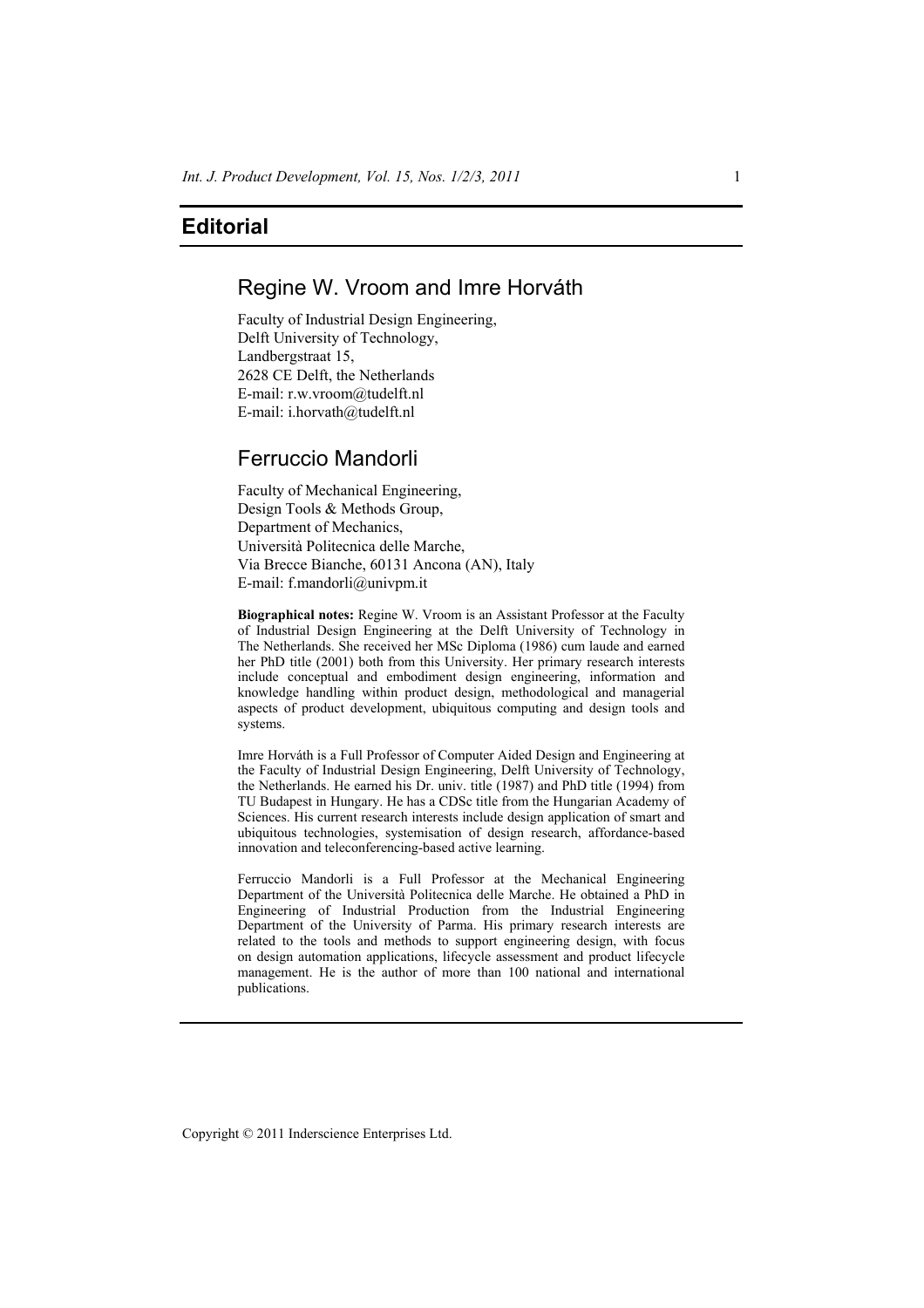## 2 *R.W. Vroom et al.*

Creative processes, such as design and innovation processes, are becoming more and more complex, distributed and compressed, and their enhancement is an important issue nowadays. Academic and industrial researchers are pursuing novel methodologies to improve the performance indices of these processes. Over decades, it was a typical approach to consider creative processes as a whole and generate abstract process models that describe the general flow of the processes and the interrelationships between the generalised activities. The primary reason was that researchers intended to arrive at supporting methodologies that can be applied to multiple different processes and a wide range of application cases. The opportunities and the limits of this traditional approach have become reasonably well known by now. The major critique against the life-cycle-oriented process frameworks, structural models and workflows generated this way is that they are not sufficiently articulated and sensitive to specific characteristics of application processes, their sub-processes and activities. This raises the need for a different strategy and an underpinning theory of methodological process enhancement.

An alternative way of the investigation and improvement of creative processes is considering their features as a starting point. A process feature is a recurrent specific pattern of multiple processes, which allows characterising and understanding individual processes and process elements. Process features make it possible to provide a more articulated modelling and representation means for processes, and to handle the similarities and differences of processes from multiple aspects. The concept of process features can be applied to both semi-controlled creative processes and controlled implementation processes. A process feature can be described by an information construct that is reusable in planning new design and innovation processes. This way not only the structural and procedural aspects of processes can be considered at the time of their planning, but also the nature and meaning of the processes, sub-processes or activities. Though process-feature-based investigation and enhancement approaches seem to have a large potential, only the first pioneering steps of explorative research and methodology development have been made in this domain.

Complex creative processes can be characterised by a large number of process features. Obviously, a design process that is implemented based exclusively on human intuitions, knowledge and activities shows remarkable differences compared with a fully computer automated solution space exploration (search) or systematic composition process. This implies that the internal *logical patterns* of processes can be regarded as an important process feature. Logical pattern features of creative processes can be considered and investigated from multiple aspects, such as resolution of complexity, innovative constituents, or procedural reasoning mechanism. Nowadays, most design and innovation processes are completed as collaborative processes, involving communication, data and document exchange, and cooperative actions among various stakeholders and suppliers. These collaborative processes can be characterised by a process feature called *external connectivity*. Like logical pattern feature, external connectivity features can be studied, for instance, from the aspects of contents of communication, forming shared awareness, or means of interaction. Creative processes are knowledge-intensive processes by nature. Knowledge (both formal and tacit) needs to be imported into sub-processes and activities, and can be exported from sub-processes or activities. The occurrence of these can be identified as *knowledge ports*, which in turn can be regarded as a process feature. As such, they can also be dealt with from multiple aspects, such as capturing context, intensity of communication, conversion of semantics/meaning, availing meta-knowledge and knowledge preservation. Obviously, besides the above-mentioned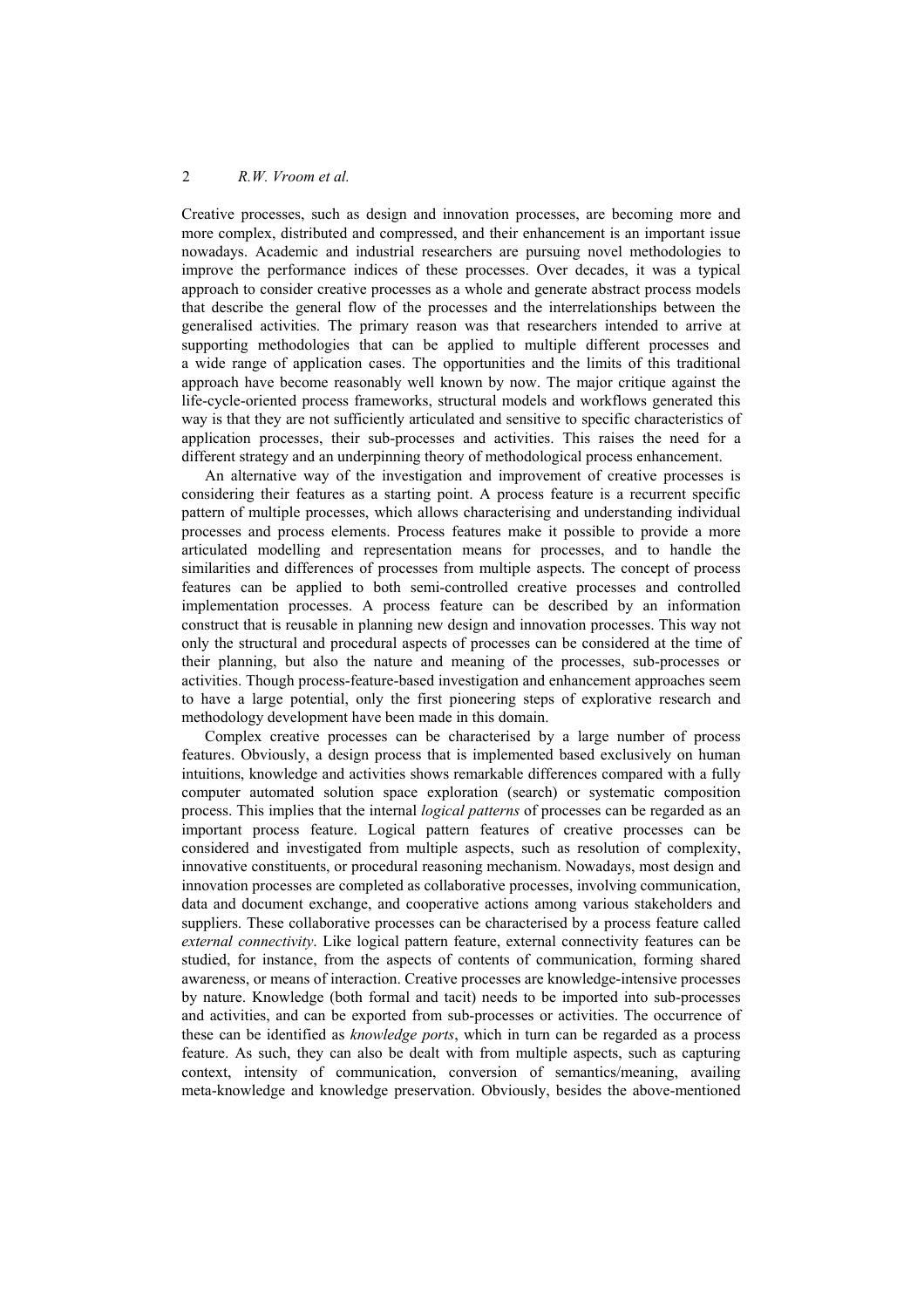### *Editorial* 3

three important features, many more can be defined, such as *critical decision points*, *tool involvements* and *informational bottlenecks*.

We do believe that a process-feature-oriented investigation and enhancement of methodology development is not only a novel perspective on creative processes, but also may become an important instrument for process planners and managers. This belief motivated our thinking towards this special issue. We were looking for papers in the pool of papers presented at the International Symposium on Tools and Methods of Competitive Engineering (TMCE 2010) in Ancona, Italy, that explicitly or implicitly addressed the issue of creative process enhancement through taking into consideration some sort of process features. Hence, this special issue concentrates on capturing design process features in design and innovation processes from various aspects, such as those mentioned in the preceding paragraph. The selected papers provide new insights in the concept of process features and their application, and offer specific reasoning models and best practice examples. The papers have been arranged in this special issue according to which one of the three major process features they addressed. It has been shown by the authors that the identified process features are somewhat difficult to be addressed individually because they are intertwined at various scales.

#### *Addressing logical patterns as process features*

From the seven papers included in this special issue, three papers address logical patterns of design processes from various aspects. The first paper focuses on the complexity of product engineering processes. In their paper, entitled '*A generalised framework to compass and to support complex product engineering processes*', Albers and Braun propose a framework that meets the requirements derived from the literature and from practical experiences. The new methodology facilitates the implementation of practical tools with which complexity management of dynamic product engineering processes can be improved. Their theory has been applied to real-life applications, which have validated the new approach and casted light on its advantages and limitations. A long-term perspective is the development of a front-end system for the improvement of the conduct and efficiency of product engineering processes based on the proposed iPeM methodology.

The second paper, '*Methodological enhancements for concept exploration in product design*', written by Russo, Regazzoni and Montecchi, considers the logic of the design process from the perspective of its outcomes. They argue that the lack of use of systematic methods in a design process will result in the lack of innovative solutions or breakthrough ideas. To improve the innovativeness of product designs, they present an interesting new creative design method that has been inspired by TRIZ Laws of Technical System Evolution (LTSE) and has been developed based on several years design cooperation with industry. This method tackles the challenges that small- and medium-sized enterprises are typically facing in the early stages of product development. By providing a structured approach to solution innovation, LTSE reduces the dependency of the results on personal preferences. The new method involves a set of guidelines and rules for conceptual design to foster innovativeness of designers. To evaluate the proposed method, 20 test cases were studied. The evaluation has shown the suitability of the proposed design method for household appliances design.

The influence of the used methods on the logical pattern of the design process is addressed from a third aspect by Daalhuizen and Badke-Schaub. Their paper entitled '*The use of methods by advanced beginner and expert industrial designers in non-routine*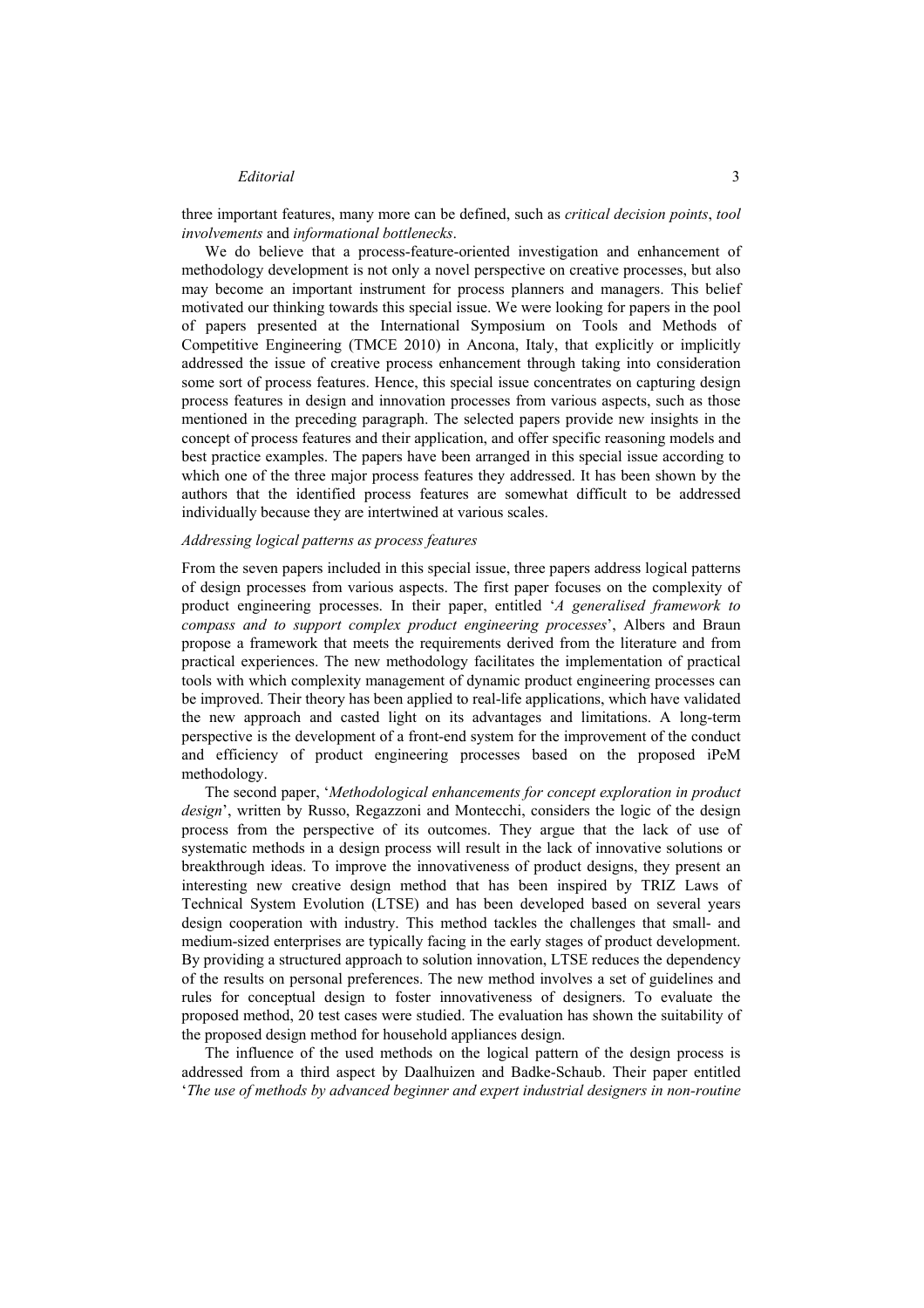## 4 *R.W. Vroom et al.*

*situations: a quasi-experiment*' reports on the study of the behaviour of designers in realistic environments with the objective to understand the need for, and the use of methods by practitioners. In addition to investigating the interaction of the process and the methods in different contexts, a quantitative evaluation of the usefulness of methods is also given. This is usually a hard and critical topic for investigation. The results indicate that the use of methods in non-routine situations improves design performance up to a level where experts and advanced beginners perform equally well. The authors propose that future research should replicate these findings with other types of design problems.

### *Considering external connectivity features of creative processes*

One aspect in which connectivity features of collaborative design processes can be studied is development and maintaining trust. The paper of Völz, Anderl, Schilcher and Petendra, entitled '*Balancing trust and knowledge protection in inter-organisational product design collaboration*', describes a project that aimed at constructing technical methods for measuring, analysing and managing trust in inter-organisational product development activities. The specific goal of the project was to provide some collaborative design management tools with new concepts for managing and protecting the engineering knowledge and trust. The authors have studied the role of trust in inter-organisational product development activities and how it is being managed. The paper also discusses the different technical methods for knowledge protection and reveals the correlation between knowledge protection and trust.

Another aspect of investigation of the external connectivity features of collaborative design processes is the intensiveness of interactions among the collaborative partners. The paper '*Supporting virtual teamwork in Collaborative Product Development*' written by Mengoni, Germani, Peruzzini and Mandolini reports on the development of a virtual collaborative environment with the involvement of a number of Italian universities. To realise a well-functioning extended virtual enterprise, two main challenges should at least be addressed: the necessary involvement of multidisciplinary teamwork during product design and the consequent enlargement of the company boundaries into the extended enterprise. The authors proposed a methodology, which allows bringing the stakeholders together in virtual teams in a virtual enterprise and intensifying their interactions. This is unavoidable with a view to the growing complexity of products. The paper describes a new way of supporting multidisciplinary workgroups and an innovative co-design platform to manage interrelations between the partners across organisations.

## *Handling knowledge ports of design processes*

Knowledge sharing is an important aspect of highly collaborative design processes. The paper '*Engineering 2.0: an approach to support cross-functional teams in overcoming knowledge-sharing barriers in PSS design*', by Bertoni and Larsson, discusses seven knowledge-sharing barriers for product designers. To learn from the current practice, two empirical case studies were carried out and data gathering through questionnaires was made. Both studies enquired about the use of social software, such as wikis, blogs and forums, to overcome the identified knowledge-sharing barriers between cross-functional design teams. The study revealed that bottom-up and lightweight technologies: